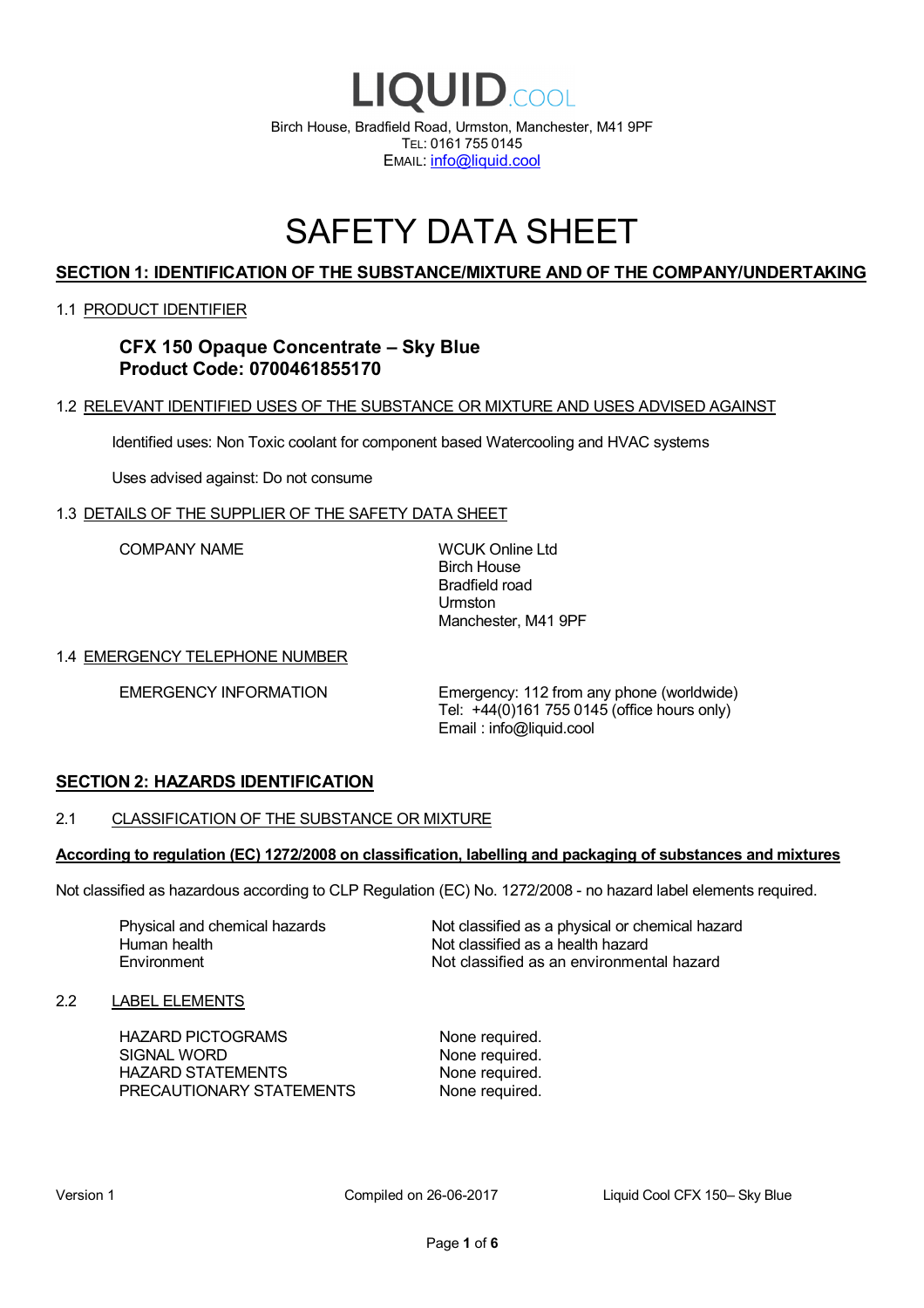

Birch House, Bradfield Road, Urmston, Manchester, M41 9PF TEL: 0161 755 0145 EMAIL: info@liquid.cool

### 2.3 OTHER HAZARDS.

Not applicable.

# **SECTION 3: COMPOSITION / INFORMATION ON INGREDIENTS**

Listed in order of concentration, all ingredients classified as non-toxic.

| <b>Component - Ultra PURE Distilled Water</b><br>Concentration | 32-64%   |
|----------------------------------------------------------------|----------|
| CAS No.                                                        | 732-18-5 |
|                                                                |          |

| Component - Monoethylene glycol (ethane-1, 2-diol) inc DeTox™<br>Concentration | 36-68%    |
|--------------------------------------------------------------------------------|-----------|
| ' EC No.                                                                       | 203-473-3 |
| ∣ CAS No.                                                                      | 107-21-1  |

| Component - 1,2-Benzisothiazolin-3-one<br>Concentration | $0.2 - 1.0\%$ |
|---------------------------------------------------------|---------------|
| CAS No.                                                 | 2634-33-5     |

The classification listed for monoethylene glycol above is that which is listed, according to Regulation (EC) No. 1272/2008 (CLP) for neat monoethylene glycol. However, the monoethylene glycol present in this mixture is rendered non-toxic (as determined by an EPA certified laboratory) upon the addition of our labs patented DeTox™ additive.

### **SECTION 4: FIRST AID MEASURES**

| 4.1 | DESCRIPTION OF FIRST AID MEASURES<br><b>GENERAL INFORMATION</b> | When safe to do so remove the person from the source of<br>exposure giving consideration as to whether this may cause<br>discomfort.                                                                  |
|-----|-----------------------------------------------------------------|-------------------------------------------------------------------------------------------------------------------------------------------------------------------------------------------------------|
|     | <b>INGESTION</b>                                                | Move the affected person to fresh air and keep warm in a<br>position comfortable for breathing. Rinse mouth thoroughly with<br>water. Get medical attention if any discomfort continues.              |
|     | <b>INHALATION</b>                                               | Move the affected person to fresh air.                                                                                                                                                                |
|     | EYE CONTACT                                                     | Rinse immediately with plenty of water. Remove any contact<br>lenses and open eyelids wide apart. Continue to rinse for at<br>least 15 minutes. Get medical attention if any discomfort<br>continues. |
|     | <b>SKIN CONTACT</b>                                             | Remove contaminated clothing immediately and wash skin with<br>soap and water                                                                                                                         |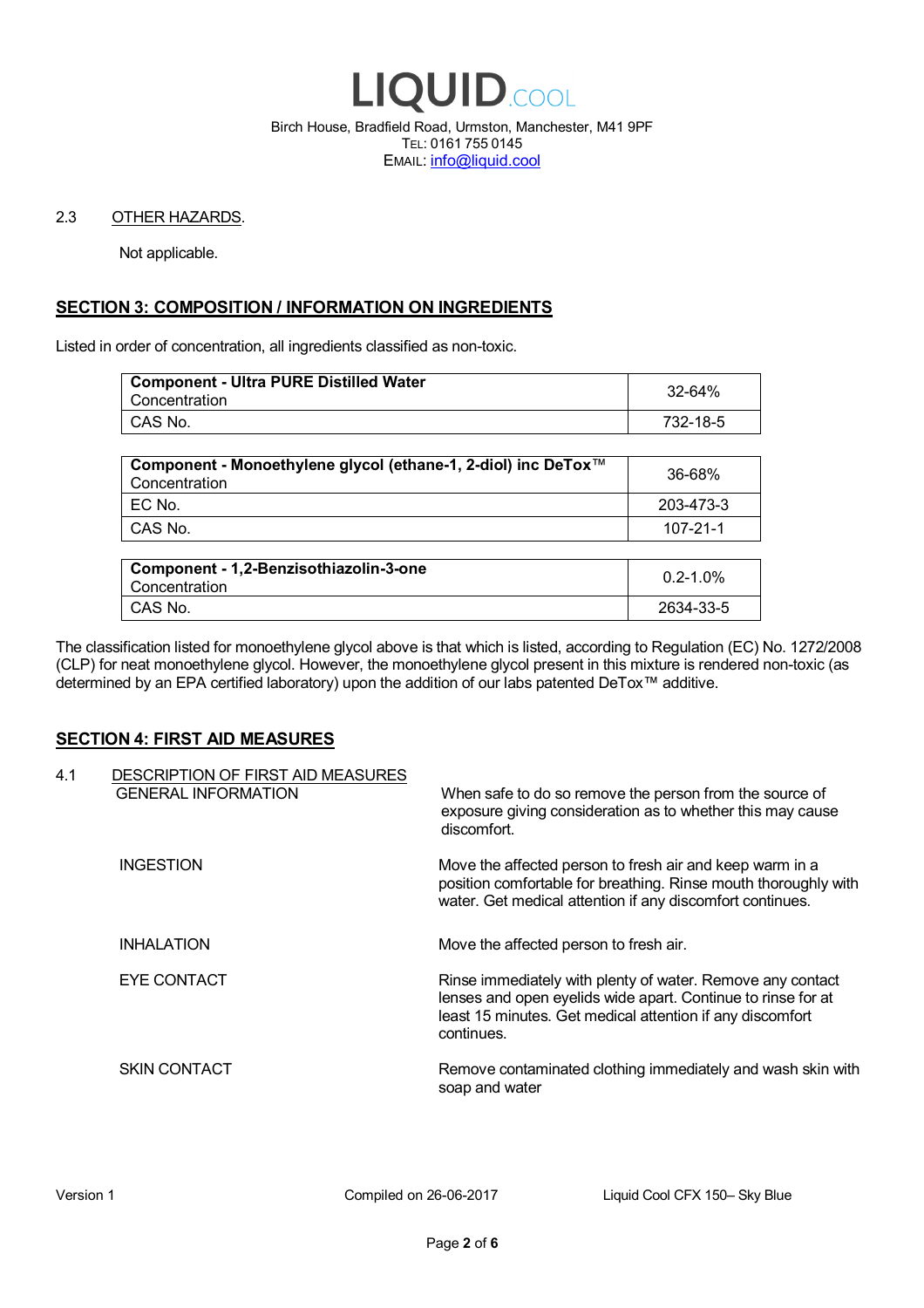

EMAIL: info@liquid.cool

### **SECTION 5: FIRE FIGHTING MEASURES**

### 5.1 EXTINGUISHING MEDIA

Material will not burn. Substance is non-combustible; use agent most appropriate to extinguish surrounding fire.

### 5.2 SPECIAL HAZARDS ARISING FROM THE SUBSTANCE OR MIXTURE

None determined.

## **SECTION 6: ACCIDENTAL RELEASE MEASURES**

### 6.1 PERSONAL PRECAUTIONS, PROTECTIVE EQUIPMENT AND EMERGENCY PROCEDURES

Wash skin with soap and water.

### 6.2 ENVIRONMENTAL PRECAUTIONS

Do not discharge into drains, water courses or onto the ground.

### 6.3 METHODS AND MATERIALS FOR CONTAINMENT AND CLEANING UP

Absorb spillage with damp, non-combustible material, then lush the contaminated area with water.

### **SECTION 7: HANDLING AND STORAGE**

7.1 HANDLING

No special measures necessary.

### 7.2 CONDITIONS FOR SAFE STORAGE, INCLUDING ANY INCOMPATIBILITIES

Store in distributed container, with induction seal intact (where applicable), keep out of reach of children and not in direct sunlight to preserve up to the maximum storage time stated below.

Storage stability: Storage period: 36 months

# **SECTION 8 EXPOSURE CONTROLS / PERSONAL PROTECTION**

8.1 Specific end uses:

Ingredients with occupational exposure limits to be monitored: Not applicable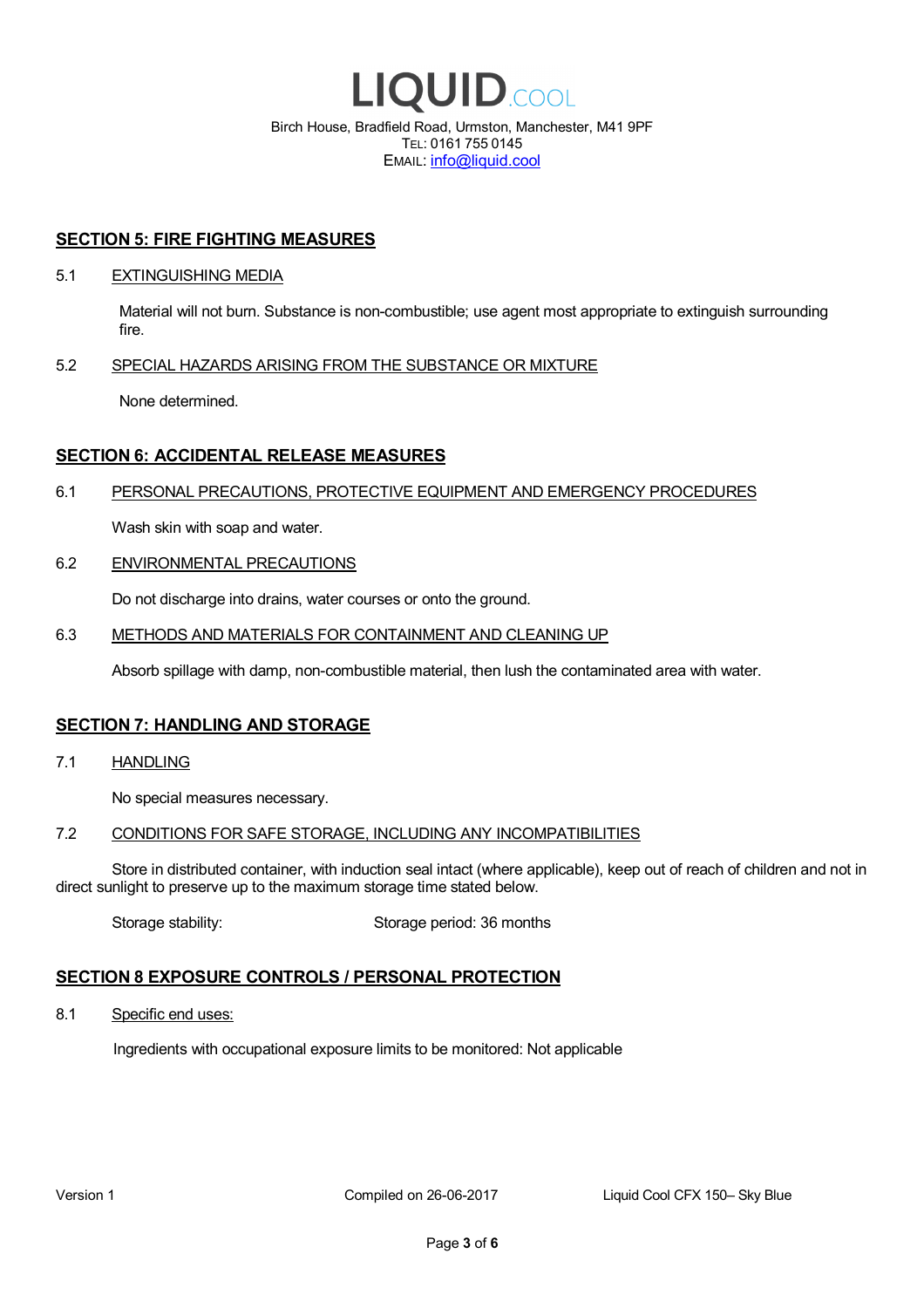# LIQUID.COOL

Birch House, Bradfield Road, Urmston, Manchester, M41 9PF TEL: 0161 755 0145 EMAIL: info@liquid.cool

### 8.2 EXPOSURE CONTROLS

Respiratory Protection **None required.**<br>
Hand Protection **None required.** Eye Protection **None required.** Body protection None required.

Exposure Controls **Exposure Controls** No exposure controls necessary. None required.

# **SECTION 9: PHYSICAL AND CHEMICAL PROPERTIES**

### 9.1 INFORMATION ON BASIC PHYSICAL AND CHEMICAL PROPERTIES

FORM Liquid COLOUR Blue BOILING POINT FLAMMABILTY **DENSITY** SOLUBILTY IN WATER

pH<br>
DDOUR
20°C)
2000UR
2000UR
2000UR
2000UR Non-pungent but characteristic aroma 100°C Product is not classified as flammable 1.04 - 1.15 (g/cm3) Soluble in water

### 9.2 OTHER INFORMATION

Not determined.

# **SECTION 10: STABILITY AND REACTIVITY**

10.1 REACTIVITY

There are no known reactivity hazards associated with this product.

10.2 CHEMICAL STABILITY

Stable at normal conditions when used as recommended

10.3 POSSIBILITY OF HAZARDOUS REACTIONS

Not applicable

10.4 CONDITIONS TO AVOID

None known.

### 10.5 INCOMPATIBLE MATERIALS

Strong acids, strong alkalis and strong oxidising agents.

# 10.6 HAZARDOUS DECOMPOSITION PRODUCTS

No known hazardous decomposition products.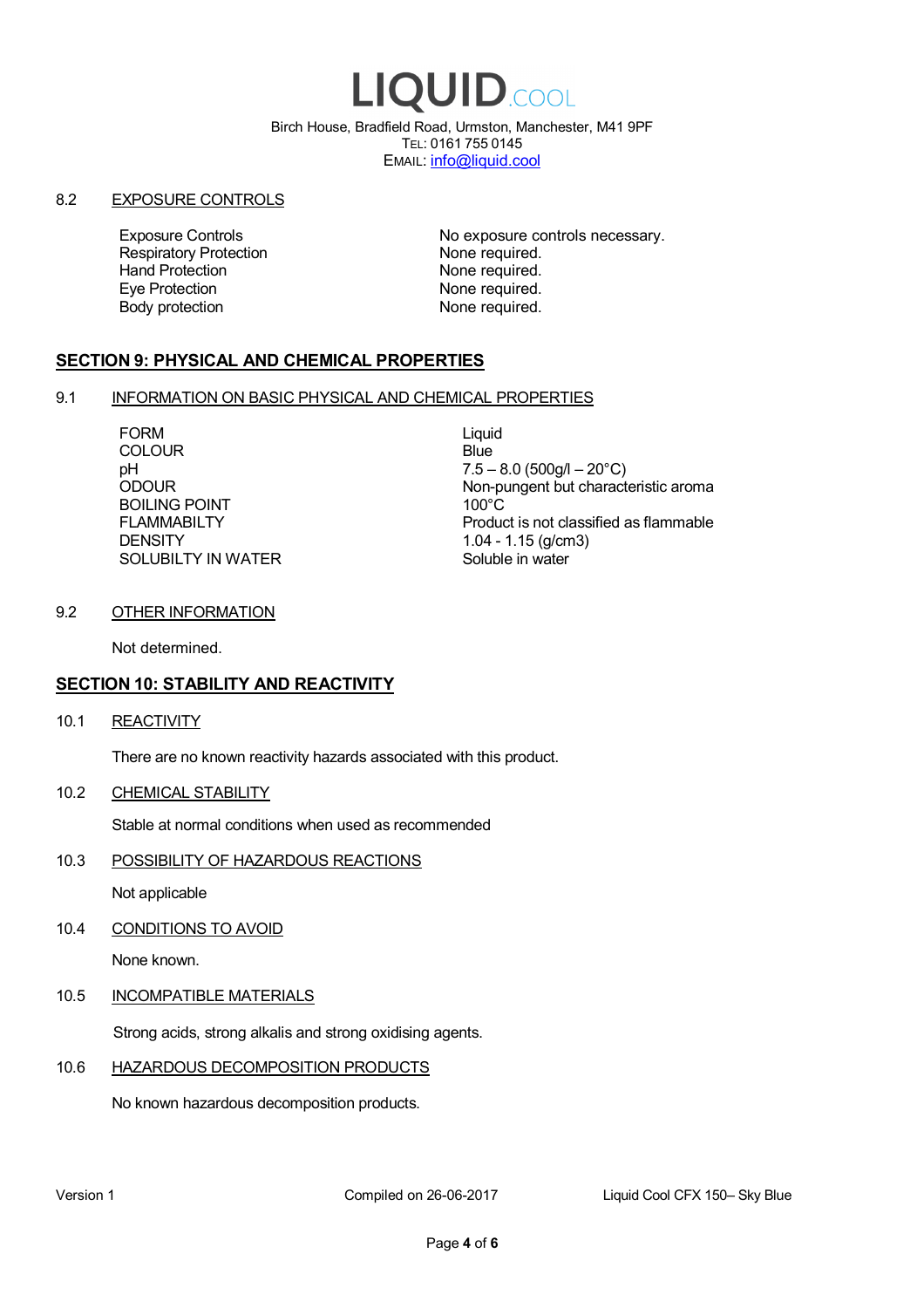LIQUID.COOL Birch House, Bradfield Road, Urmston, Manchester, M41 9PF TEL: 0161 755 0145 EMAIL: info@liquid.cool

# **SECTION 11: TOXICOLOGICAL INFORMATION**

### 11.1 INFORMATION ON TOXICOLOGICAL EFFECTS

Irritant effect on eves: Non Irritant (rabbit) Irritant effect on skin: Non-irritant (rabbit)

Acute oral toxicity: The addition of our patented DeTox™ additive to monoethylene glycol results in a mixture that is classified as non-toxic with an LD50, oral, rat >15,000 mg/kg bw..

### **SECTION 12: ECOLOGICAL INFORMATION**

12.1 TOXICITY LC50, 96 hours, fish: EC50, 48 hours, daphnia magna: EC50, 96 hours, aquatic plants:

>100 mg/L - not classified harmful to fish >100 mg/L - not classified harmful to daphnia >100 mg/L - not classified as harmful to plants

### 12.2 PERSISTENCE AND DEGRADABILITY

This product is readily biodegradable (90% over 10 days)

12.3 BIOACCUMULATIVE POTENTIAL

Will not bio-accumulate. Partition coefficient - not determined

12.4 MOBILITY IN SOIL

Product is mobile in soil as it is water soluble.

# **SECTION 13: DISPOSAL CONSIDERATIONS**

13.1 WASTE TREATMENT METHOD Dispose in accordance with Local Waste Disposal Authority EWC no:070101

Container is made from Polyethylene Terephthalate (PET) and is domestically recycling.

### **SECTION 14: TRANSPORT INFORMATION**

|           | <b>TRANSPORT CLASS</b>            | Classified as non-dangerous goods for transport.                                     |
|-----------|-----------------------------------|--------------------------------------------------------------------------------------|
| 14.1      | UN NUMBER                         | Product not hazardous for transport - no information required                        |
| 14.2      | PROPER SHIPPING NAME              | Product not hazardous for transport - no information required                        |
| 14.3      | <b>TRANSPORT HAZARD CLASS(ES)</b> | Product not hazardous for transport - no information required                        |
| 14.4      | <b>PACKING GROUP</b>              | Product not hazardous for transport - no information required                        |
| 14.5      | ENVIRONMETAL HAZARDS              | Product not classed as an environmentally hazardous substance<br>or marine pollutant |
| Version 1 | Compiled on 26-06-2017            | Liquid Cool CFX 150- Sky Blue                                                        |